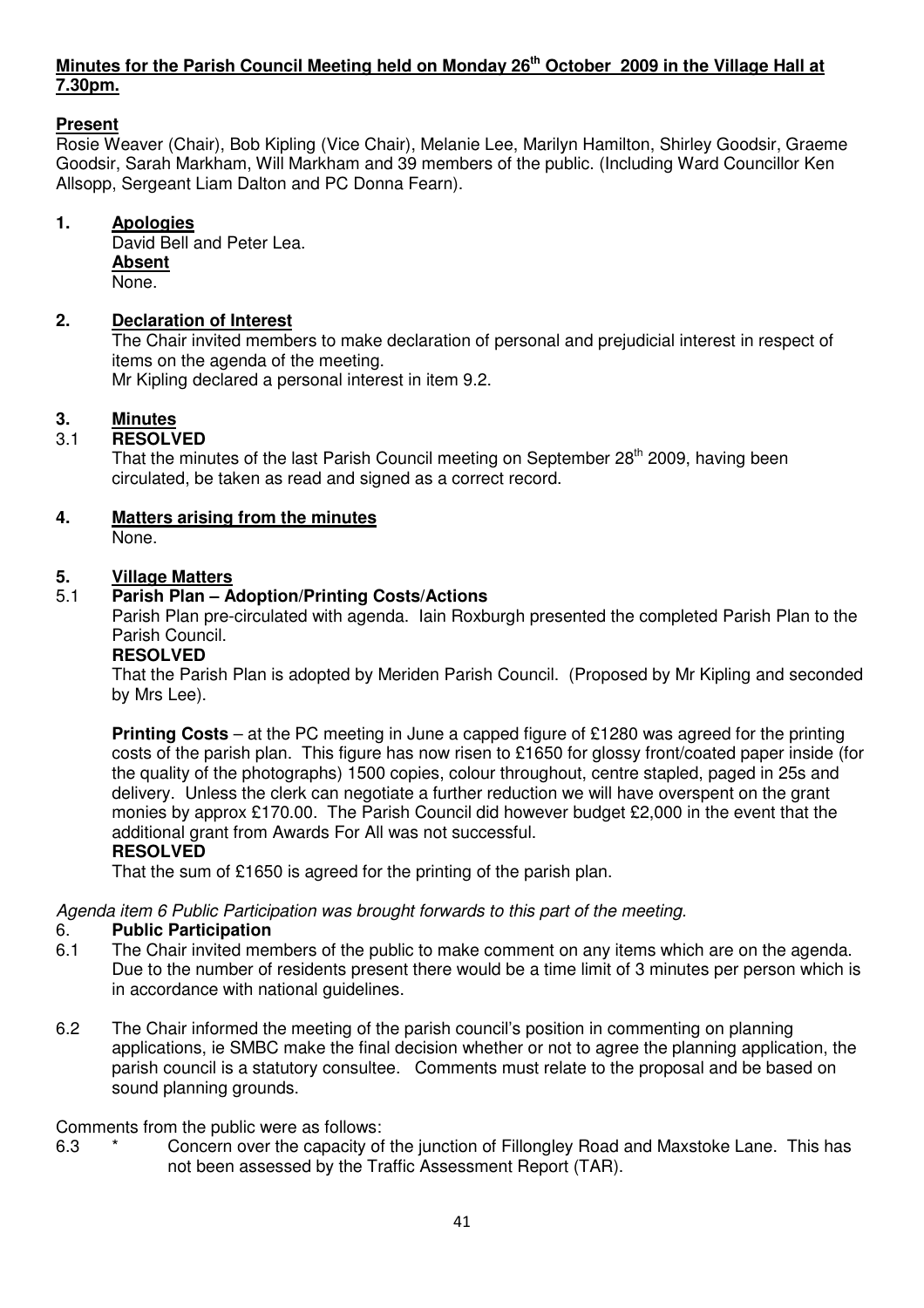- \* Traffic assessment tubes were put to the north of Maxstoke Close so no traffic from Maxstoke Close was recorded.
- \* The tubes were vandalised by youths.
- Can the Parish Council make the developers and SMBC carry out a proper TAR.
- Maxstoke Lane is not wide enough. There is only one footpath and residents need to pull over to let others past.
- Concern over the amount of traffic at the junction of Maxstoke Lane and Fillongley Road which makes it unsafe for children to cross at that point.
- 6.4 Can a TAR be carried out by an independent body.
- 6.5  $*$  The TAR measured the traffic in the wrong place.
	- TRICS data referred to in the TAR which is used to calculate the expected level of traffic from the new development is inaccurate/unrealistic.
	- The tubes put down by Maxstoke Close were damaged.
	- A full independent review was promised on the access and volume of traffic not the speed of traffic.
	- The TAR is incomplete, incompetent, and fraudulent. What can be done to ensure the correct assessment is carried out.
- 6.6 \* The fundamental issue is access.
	- \* There needs to be transparency.
		- Is the site sold? Why continuing with this when nobody wants it?

 The Chair advised that this discussion should not rehearse the history of this development. The parish council have to represent all residents views and there are a considerable number of people in support of this development.

- 6.7  $*$  Concerns over the impact on the increase in traffic outside school/The Green.
	- How did the addition of Strawberry Fields impact on traffic/school etc.
- 6.8 \* How will emergency services get to the Firs.
	- The footpath slopes into the road so residents of the Firs walk up the road. Concerned if somebody falls on the footpath they will go into the road.
- 6.9 \* National Planning Policy Statement 3 s14 and 16 which relate to new developments states that they should be accessible/safe and visually attractive. They are not safe due to the access issues.
	- \* Its more dense than other areas of the village.<br>No play area (apop appea) rivide aprilers at
	- No play area / open space / private gardens only very small on the development.
	- Pinch point is illegal under the Highway Code as it is placed adjacent to a driveway.
	- 30ft boundary fence on the new playing field will not be attractive.
- 6.10  $*$  Residents must write to District Councillors and also to the planning committee with their views.
- 6.11  $*$  Concerned over access/congestion which will make the junction of Maxstoke Lane/Fillongley Road unsafe. An accident is likely to happen.
	- The houses will not be affordable to the public.
- 6.12 \* Concerned over the assessment of the number of vehicles in Maxstoke Lane.
	- Plan is ill conceived. There is no backup plan. Why is the entrance on Kittermaster Road for emergency only.
- 6.13 \* New playing fields isolated/by gravel pits fences do not stop children.
- 6.14  $*$  What assurances are there that the new playing fields will be complete before the current one is closed.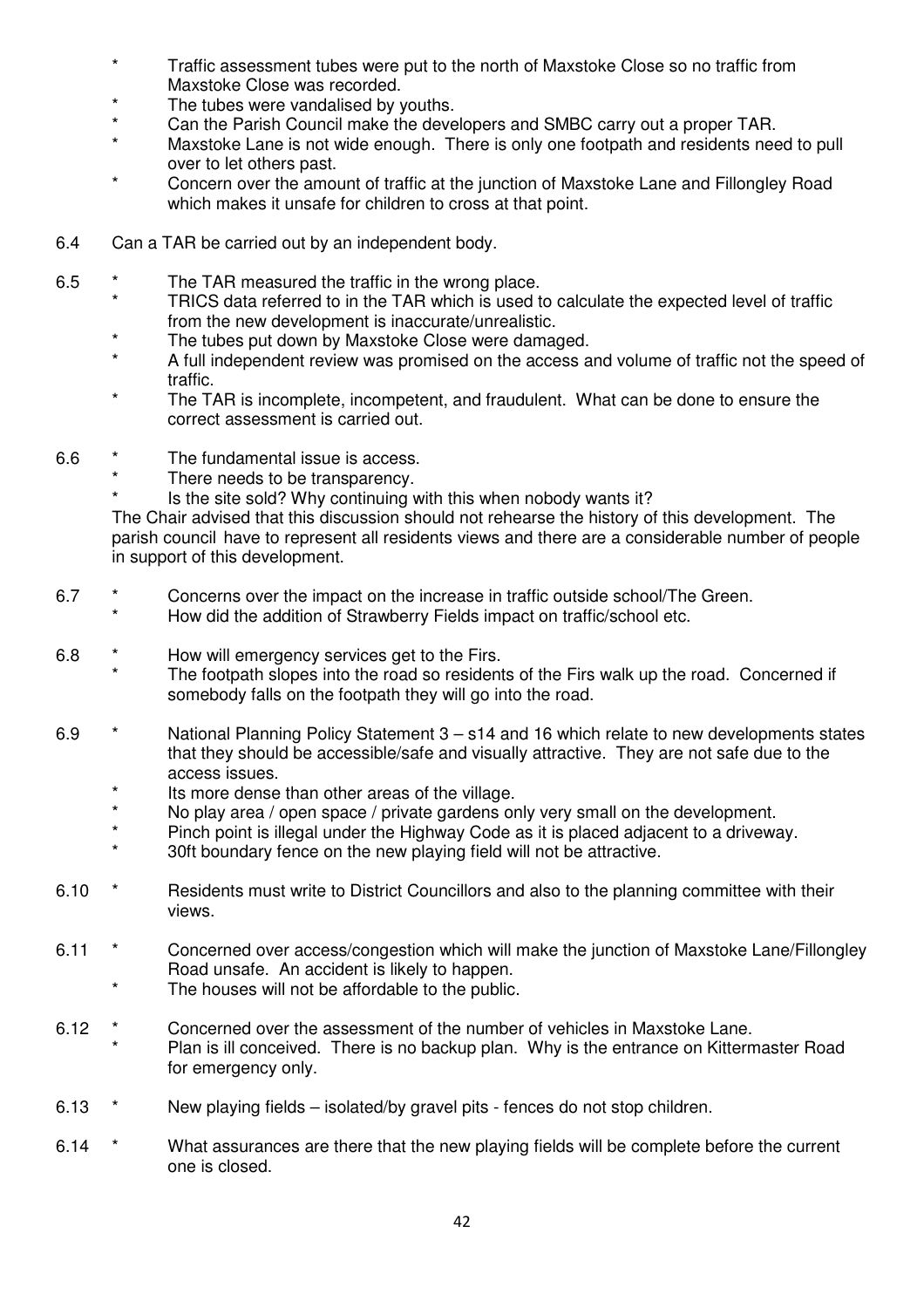The Chair advised this is incorporated in the Development Agreement between the developer and SMBC.

- 6.15  $*$  This has been going on 21 years why are we looking at a planning application when the basic issues have not been settled.
	- In 1990 there was going to be no further progress until a full feasibility study was carried out. This has still not been done.
	- The TAR is corrupt.
	- There are safety/access issues.
	- Sewage heavy rain can cause raw sewage to spill out into the street outside the Bulls Head.
	- The new playing field is 2/3 smaller than the existing one. PPG 17.
	- Would like the parish council to object to the application.
- 6.16 \* Pedestrian crossing asked for one before but was rejected, now going to put one in.
	- \* Crossing to the new playing field will be dangerous.<br>Notation for the new position are not in keeping with the
	- \* Plans for the new pavilion are not in keeping with the rest of the village.
	- Concerned that the facilities will not be what the children actually want/need.
	- Concerned that Meriden School does not have capacity to take many more children.
- 6.17 \* The Parish Plan refers to concerns over the amount of traffic there is currently in the village.
- 6.18  $*$  There needs to be an agreement between the contractors and the village relating to construction traffic. There needs to be another access for that other than Maxstoke Lane.
- 6.19 \* Drainage and sewage concerns throughout village and also Maxstoke Lane itself.

The Chair thanked all speakers for their comments which would be taken into consideration by the parish council when they make their decision.

# 5.2 **Development**

 a) Planning application – 2009/1513 – Land at Hampton Lane Meriden. The Parish Councillors discussed the issues around the planning application **RESOLVED** 

To object to the application on the following points:

- Access width of road, only one pavement, cul de sac (only one exit).
- No public open space as required by UDP.
- Concern over sewage existing system not adequate.
- Kittermaster Road not suitable as emergency access.
- Traffic survey inaccurate/lacks validity.
- Sewage, overburdening.
- Storm water.
- Safety.

#### b) New Play Facilities at Hampton Lane

 RW and JH attended the meeting at SMBC with Mike Swallow and John Shaw of DTZ . Notes of the meeting have been pre-circulated with the agenda. Chair and Clerk will be meeting with the Meriden CofE School Council and the Scouts to consult with them to look at what equipment they would like.

- c) Quarterly Review Meeting DWH/SMBC/PC Chair and Clerk attended. Notes to be circulated shortly.
- d) Local Lettings Policy.

 The Cabinet Member and manager are both supportive of the principle of a Local Lettings Plan for Meriden.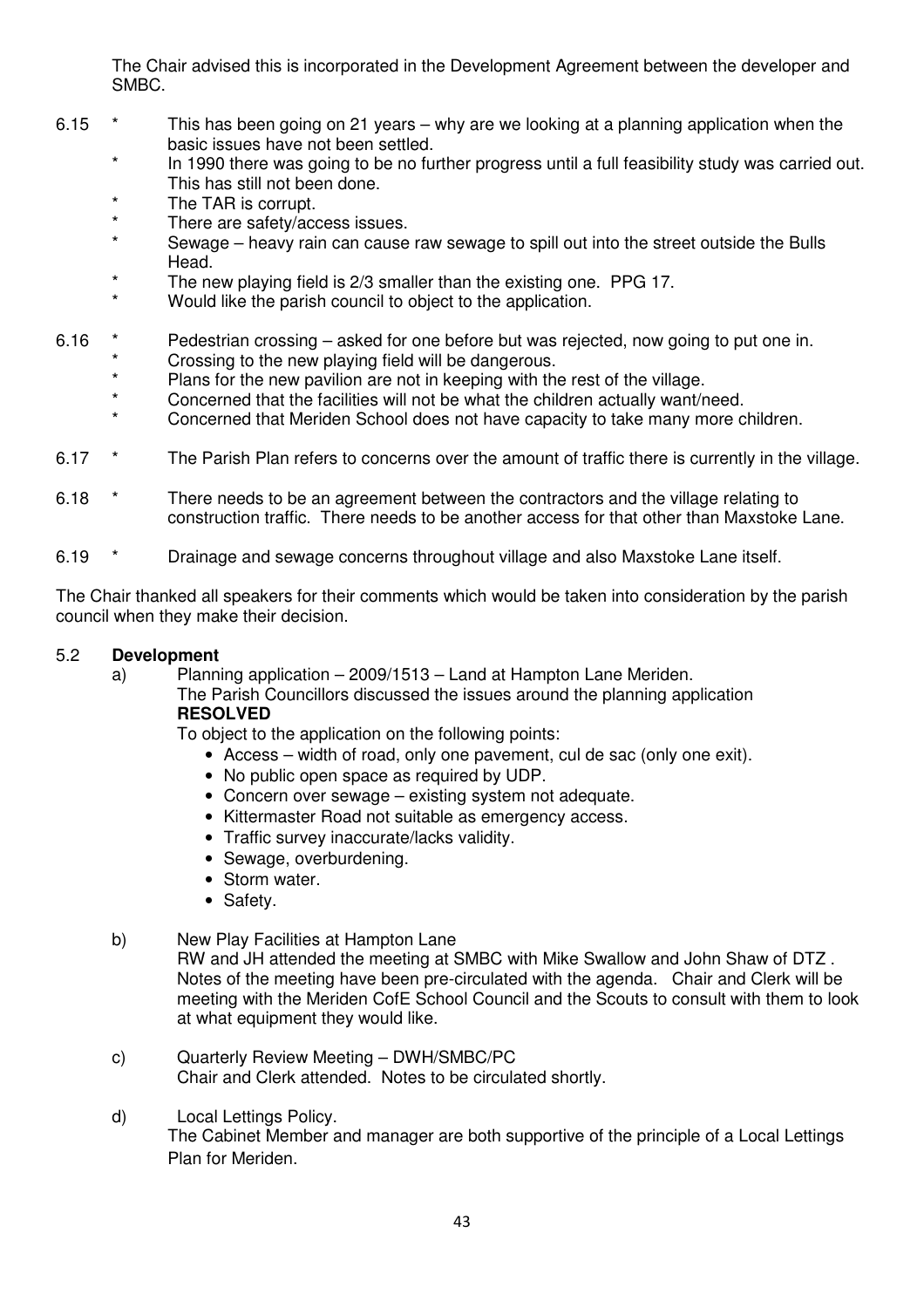#### 5.3 **Community Speed Watch**

Mrs Markham fed back from the first two sessions. Need more volunteers.

 The clerk would like to remind councillors of their responsibilities under the code of conduct and in particular to uphold the law. Please therefore watch your speed and help to set an example to the drivers who speed through our village.

#### 5.4 **Alcohol Free Zone**

 The police will support the parish council in making an application. **AGREED** 

To wait to see what affect the Domehawk Camera has. Take off the agenda for now.

### 5.5 **Allotments**

Tenant on Allotment 14 has vacated.

 A discussion around a one off bonfire to be added to the agenda for the next parish council meeting.

# 5.6 **Remembrance Day Service/Equipment**

Equipment will be loaned this year. Funds allocated to be used to purchase equipment next year.

#### 5.7 **Pool**

 Project day was a success. Thanks to Mel for updating the village blog, there will be more photos on the website shortly.

#### **AGREED**

A letter of thanks to be sent from the parish council and the village to all involved.

# 5.8 **Meriden Mag**

 Newsletter to include - Blog, Britain in Bloom, thank you for responses to dome hawk consultation – now approved for Alspath Road and all comments will be used if need to move it to village green. Meriden booklets for sale. ASB surgeries and joint surgeries. Safer streets website (see 7.3 below). Speedwatch volunteers needed.

#### 5.9 **Tenders 2010/2011**

 Advertise in December copy of Meriden "Mag" inviting Tenders for Contracts for year 2010/2011. Draft pre-circulated with Agenda. Only one amendment which is to include contract 6 for maintenance of the red phone kiosk in Millisons' Wood.

#### **RESOLVED**

That the tender is approved as drafted and for it to be put into the Meriden Mag.

#### 5.10 **Public conveniences.**

- Pallets have now been removed. Paul/Mel are organising a clean up in the centre area so that the Remembrance Day Service equipment can be stored in there.
- After the quarterly review meeting on 21/10/09 Clerk and Chair had a brief discussion with Mike Swallow of SMBC re the relaxing of the clause in the transfer document which prevents any other use on the site than for toilets. Clerk to write to Mike Swallow to state that we have looked into various options ie bus stop, recycling and they are not possible. **AGREED**

Clerk to write to Mike Swallow as above.

#### **5.11 Meeting dates 2010/2011**

 Suggested dates circulated with the agenda – no comments. **AGREED** 

#### **6. Public Participation**

See above.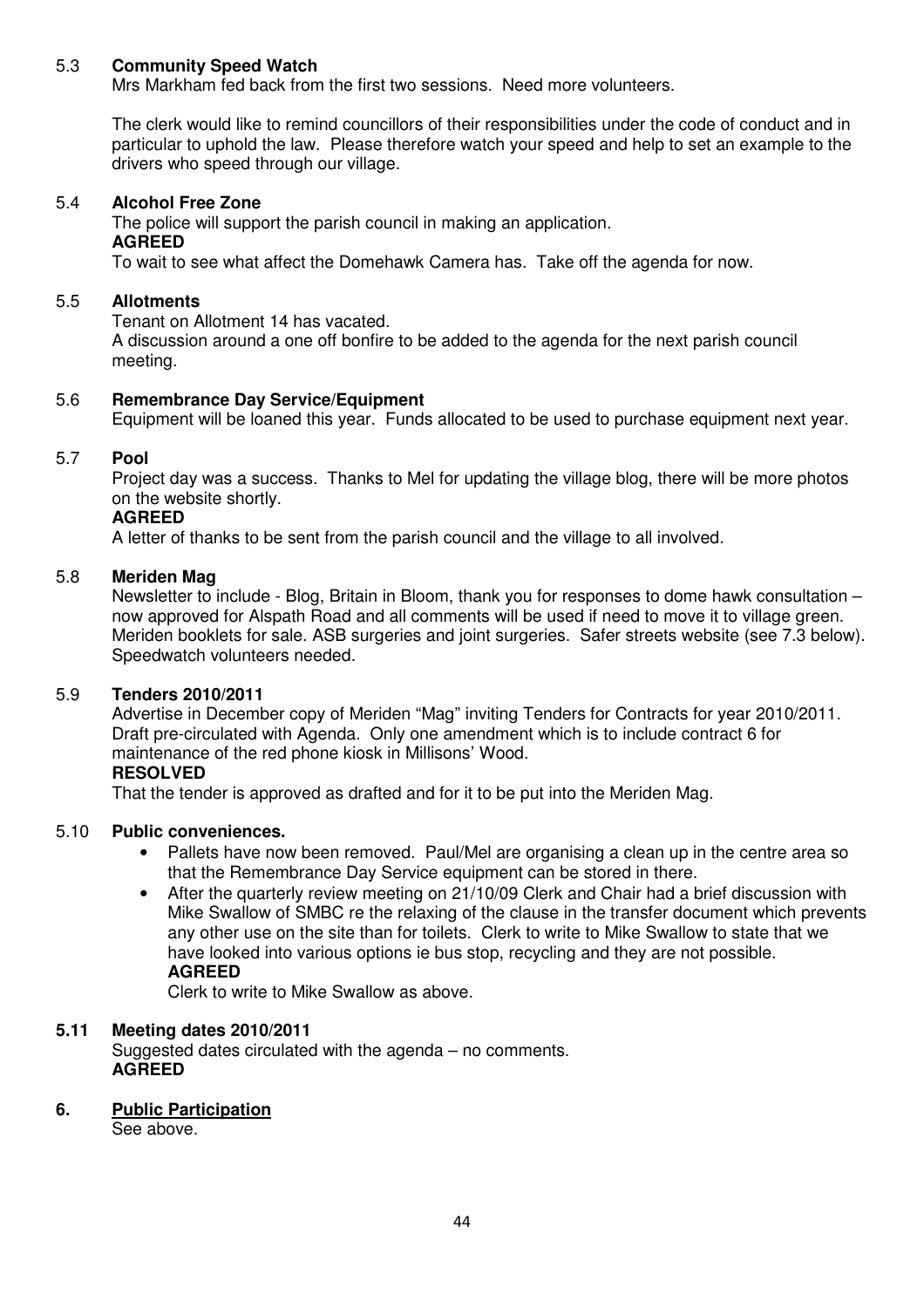# **7.** Correspondence and Communication<br>**7.1** Solibull MBC – Remembrance Service

# 7.1 **Solihull MBC – Remembrance Service at the War Memorial, Solihull**  Mr Goodsir to attend.

#### **RESOLVED**

 That another wreath is purchased from the British Legion in the sum of £16.50 but is deducted from the donation given annually.

#### 7.2 **School Buses**

 Letter from resident concerned over the safety of school children crossing Main Road to catch the school bus. They request that the Parish Council puts pressure on the HofE School and bus contractors to have two collection/drop off positions on either side of Main Road even if it involves the coach/bus having to negotiate the roundabout.

### **AGREED**

 Chair to write to Heart of England School to request that they do a risk assessment of the drop off and pick up points.

# 7.3 **West Midlands Police – Safer Streets**

Notification of a new Home Office Website that will give residents a real say in how to improve the safety of streets. Solihull has been chosen to pilot the scheme for a three month period. Residents can use the interactive website to identify streets where they do and don't feel safe by using virtual "pins". www.direct.gov.uk/saferstreets . Information to be put in the Meriden Mag.

- **8. Receive Reports**<br>**8.1** Committee Memb 8.1 **Committee Member for Village Hall Management Committee** – The will be getting a ramp to improve access for disabled people shortly.
- 8.2 **School Governors for Parish Council** missed the meeting. Build work is on track. Ofstead is due. Are looking into funding sources for shelving in the new library. Nursery intake next year is high. Tenants from the allotments are helping build raised beds and plant vegetables. Chair proposed that the parish council should make a small donation to assist in purchasing seeds and potatoes etc. To be added to the agenda for the next meeting.
- 8.3 **Committee Member for War Memorial** there will not be a meeting of the committee this year.
- 8.4 **Pool** no additional report.
- 8.5 **Allotment Representative** no additional report.
- 8.6 **Footpaths/Forum**  Footpath between 176/174 Main Road needs cutting back.
- 8.7 **Meriden Sands Working Group** Clive has some documentation, he will sort it out and call the Clerk.
- 8.8 **Conservation Committee**  Chair attended the meeting and made comment. Notes of the meeting will be put on circulation.
- 8.9 **Local Strategic Partnership**  Chair attended workshop to look at the Local Development Framework. Chairs comments were that it does not include parish and town councils or parish plans.
- 8.10 **Police Rural Assembly** Nothing to report minutes will be put on circulation once received.
- 8.11 **Solihull Area Committee**  Alison Hodge attended the last meeting to discuss WALC's role. This was for the benefit of the new parish and town councils in the area.
- 8.12 **Tree Wardens**  nothing to report.
- 8.13 **Parish Plan** See above.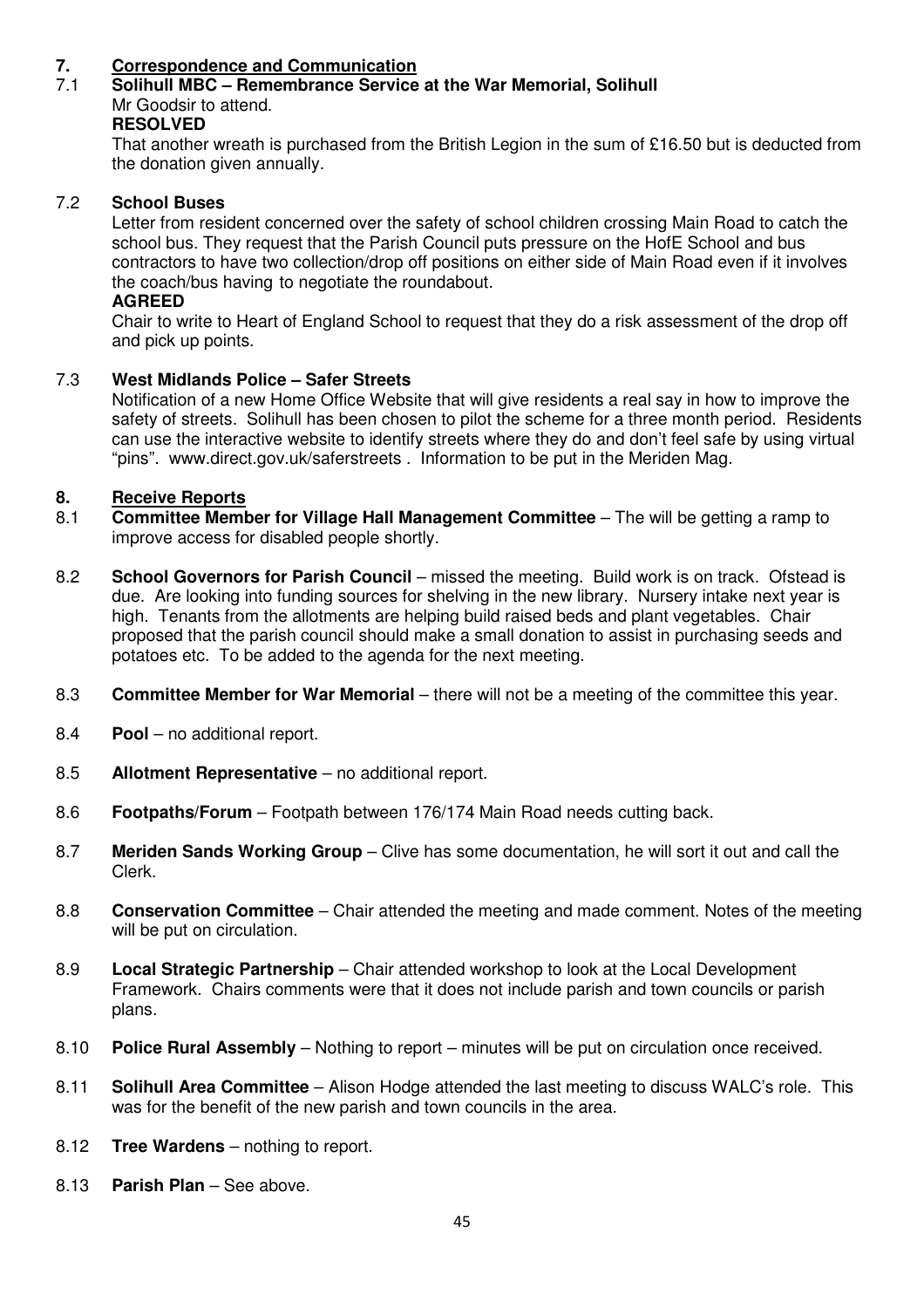- 8.14 **Community Police Surgery / ASB Surgery**  ASB is being dealt with. Residents need to report everything. Decision trees will be put in next Meriden Mag to assist with this.
- 8.15 **Joint Ward Councillor/Parish Council surgery**  First surgery was with Ken Allsopp, Marilyn Hamilton, Chair and Clerk also attended. One resident booked in. Mrs Markham and Mrs Lee to attend next surgery on 11/11/09.

# **9 Planning Matters**<br>**9.1 2009/1513 – Land**

- **9.1 2009/1513**  Land at Maxstoke Lane, Meriden Residential Development for 83 dwellings to include a mixture of 2, 3, 4 and 5 bedroomed houses. Comments copied to the Parish Council by residents pre-circulated with the agenda. – see above.
- **9.2 2009/1499**  6 Waterfall Close, Meriden Proposed alterations and extension to form ground floor bedroom and bathroom.  **RESOLVED**

No comment – neighbour notification.

**9.3 2009/1584** – 8 Whichcote Avenue, Meriden, Coventry – Change of use of two bedrooms and two bathrooms for use as a bed and breakfast.

#### **RESOLVED**

Object – does not fit in with the surrounding as it is inappropriate in a residential area. Concerns over extra traffic.

- **9.4 2009/1501**  Spar Stores, 1 The Green, Meriden Listed building application for the retention of 2 refrigeration units and erection of an enclosure. **RESOLVED** 
	-

No comment.

**9.5 2009/1679 –** 37 Strawberry Fields, Meriden – Change of use of garage to a salon.  **RESOLVED** 

Object – increased traffic, does not fit into surroundings as it is a residential area. Increased parking and extra parking requirements for customers.

# **10. Accounts**

# a) **Clerks Salary Increment to Spinal Column Point 21.**

In accordance with clause 6.2 of the Clerks Contract of Employment the first salary increment was due on  $1<sup>st</sup>$  October 2009 (thereafter on  $1<sup>st</sup>$  April each year until the maximum of the scale is reached). This adjustment has been included in the Clerk's salary payment this month.

#### b) **2009/2010 National Salary Award for Local Council Clerks**

Spinal Column Points 11-49, an increase of 1.00% backdated to  $1<sup>st</sup>$  April. This adjustment has been included in the Clerks salary payment this month.

#### c) **Clerks holiday entitlement**

 The NJC Agreement, which is jointly recommended by the National Association of Local Councils and the SLCC has amended the minimum Annual Leave from 1<sup>st</sup> April 2009 to 21 days (was 20 days) with a further 4 days after 5 years continuous service. . **RESOLVED** 

That the clerk's Contract of Employment be amended accordingly and signed by the Chair.

#### d) **Car allowances for Local Council Clerks**

 The NJC for Local Government Services has reached agreement on the rates of car allowances payable from 1<sup>st</sup> April 2009. New figures are based on a price of 86.88p per litre.